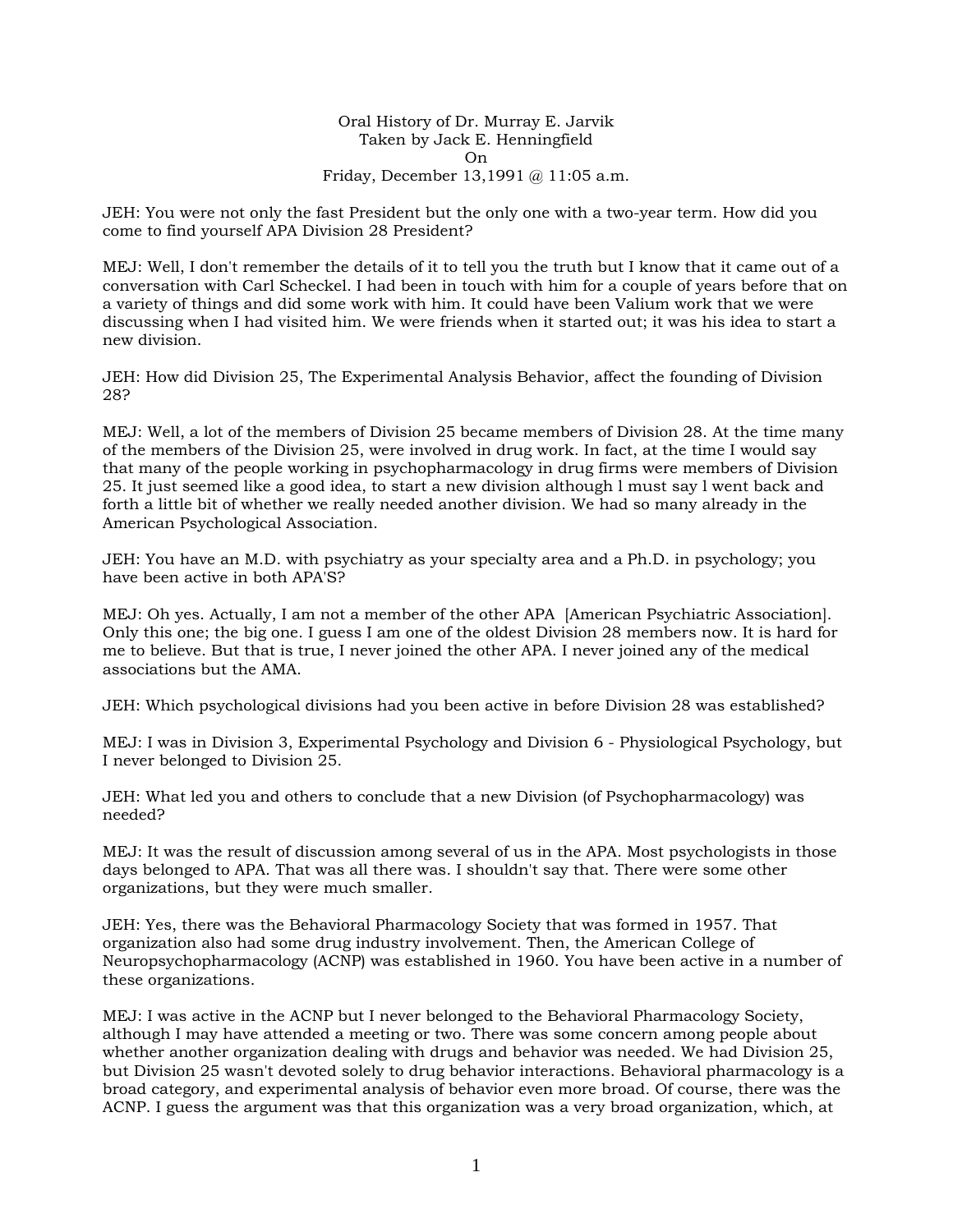that time, had a very strong clinical affiliation or interest. Since then it (ACNP) has gone absolutely in the other direction- to molecular biology.

JEH: Where was the Division born?

MEJ: Columbia University, Psychology Department, seems to have been the real birth place of this division.

JEH: Who at Columbia was involved?

MEJ. I am trying to think. I know I had been doing some work around that time or maybe it was earlier. There is Bob Berryman and with the names that are vaguely floating through my mind, Cummings, Schoenfeld, Keller. These were contemporaries of mine, I don't know where they are or what became of them to tell you the truth.

JEH: Were they psychologists or psychiatrists?

MEJ: They were psychologists who worked with drugs and they were sort of proteges of Keller and Schoenfeld.

JEH: So the real beginnings weren't in drug abuse but rather were to study behaviorally active therapeutic drugs?

MEJ: Yes, I would say so. There were certainly therapeutic drugs and then they were people from the drug industry too. It seemed that every drug firm had at least one behavioral scientist working there. At some places they were even called psychologists.

JEH: How, by the way, did you conclude that "Psychopharmacology" would be the best name for the new division? Was there much debate over the name?

MEJ: There was no debate in the beginning. Carl suggested it first to tell you the truth. I don't remember if Joe Brady was involved. But I do remember about a year later there was talk of changing the name to Behavioral Pharmacology and there was a whole bunch of people there with a lot of debate. There must have been about 12 or 15 people debating back and forth the pros and cons. The ultimate result was that it stayed the same.

JEH: How many drug companies were involved earlier on?

MEJ: I think there were just two or three. How many are involved now?

JEH: Well there are nearly 30 that are on a list that have occasionally supported us and probably about 10-15 that regularly provide some support. At this point, the major source of financial support is membership dues. The drug industry funding is a small but very important component because it is the component that provides money to enhance our convention activities such as publication of abstracts; and provide travel awards, and activities such as the hospitality suite which provides an important opportunity for people to discuss the state of the: science and recruit new scientists to the Division.

MEJ: Earlier, it was a much more informal organization. We didn't even have a newspaper. There was some concern at that time about competing organizations, such as the ACNP. But a group of us thought that something within the APA was needed.

JEH: Let's go back; how did you actually find yourself President?

NIEJ: I am like Gerald Ford, I guess. I never was elected. I cannot tell a lie. I was a founding member. I think Carl Scheckel selected me. We were the first members and we actively recruited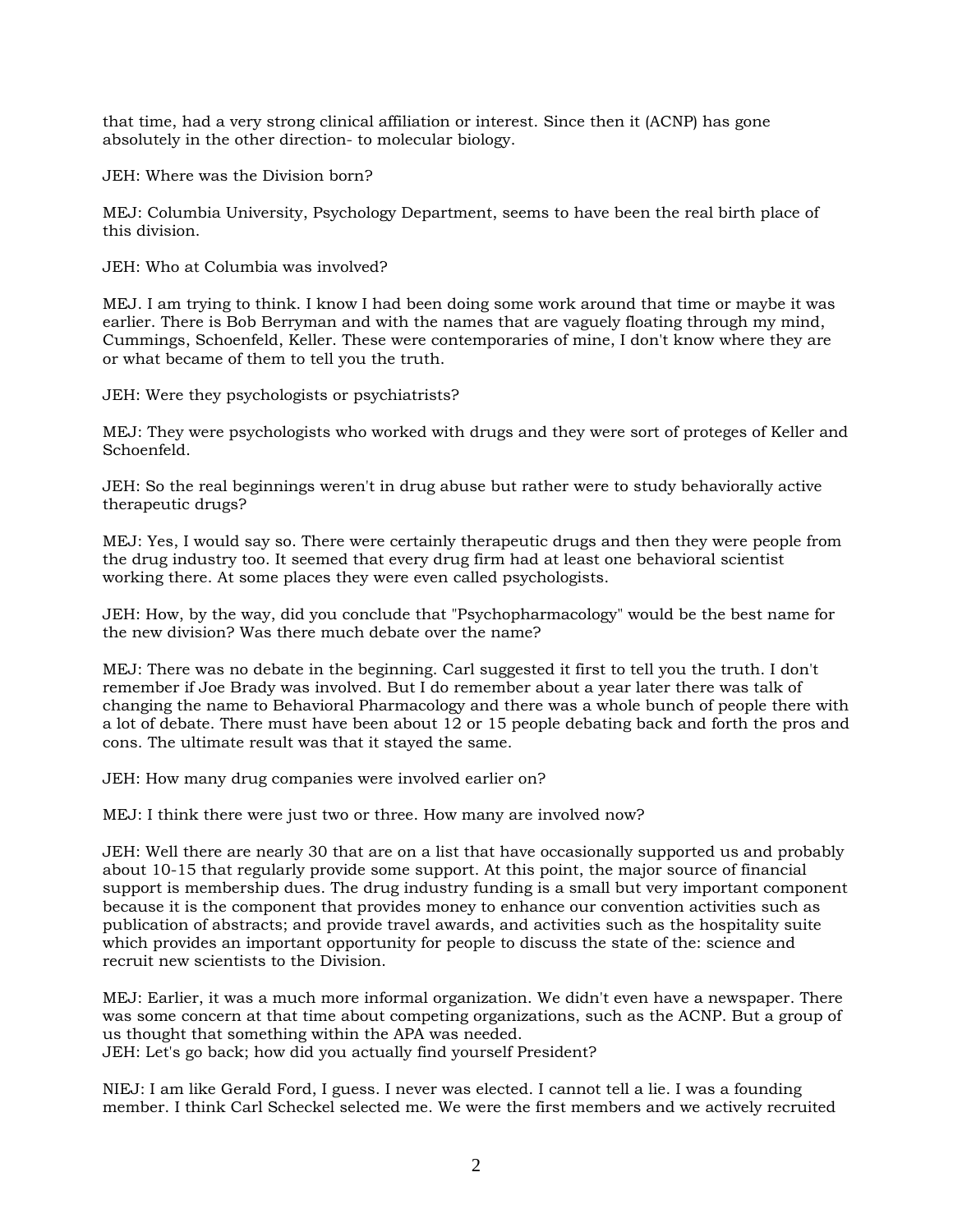other people. I am not sure how many we actually got the first year. A dozen maybe and then it grew pretty fast.

JEH: Was Travis Thompson active at that time?

MEJ: I believe so. I certainly remember talking to him.

JEH: The Presidential roster is as fascinating as it is impressive. John Boren must have been active in the founding because he was to be the third President (1969).

MEJ: He was the third one. Who was the second president?

JEH: Vic Laties, who was also very active in the Behavioral Pharmacology Society.

MEJ: Yes, I remember that. He even took a picture of me. He had a camera. I remember that so clearly. It was a nice picture. I have it somewhere. I had a mustache. I remember that.

JEH: What were your main reasons for founding the Division?

MEJ: Because I thought that the APA was the primary organization for nearly all psychologists and in those days psychopharmacology was getting to be important; it was a major branch of psychology, not to mention pharmacology. I guess there always were small organizations but that wasn't the real mutiny that occurred some years ago. No, not in those days and I think everybody who considered themselves a behavioral scientist called themselves psychologists. I am sure that even Joe Brady did.

JEH: I believe he did right up until about six years ago, when he told us this onion joke which B.F. Skinner apparently reprimanded him for.

MEJ: What was the joke?

JEH. Joe will have to tell it to you. But it involved a discussion of the certain absence of green onion and that until "psycho" became similarly absent from the American Psychological Association he would cease to be a member.

MEJ: Oh really, and he would not eat onions?

JEH: Something like that. But I would guess that even in those days, he would probably have been arguing against the name "Psychopharmacology" -

MEJ: He has a point, I must admit, that is very sound, but the name has been around for so long that people know the name, they kind of know what the name means.

JEH: Similarly, terms like "addiction", 'cognitive' and "abuse", seem to serve nominal umbrella functions even though they can also be problematic.

MEJ: Yeah, I guess it is good to be conscious of the fact that these terms have extra meanings to some people.

MEJ: Many of these pharmaceutical companies were very much in high demand, with big money that could profit organizations. I remember that. Some of the early members really thought that we were selling ourselves. I argued that we really weren't representing them directly, that the money was a freely given gift with no strings attached. I think that is the way it was. They [the company] wanted a tax write-off and I guess it added a little to their prestige.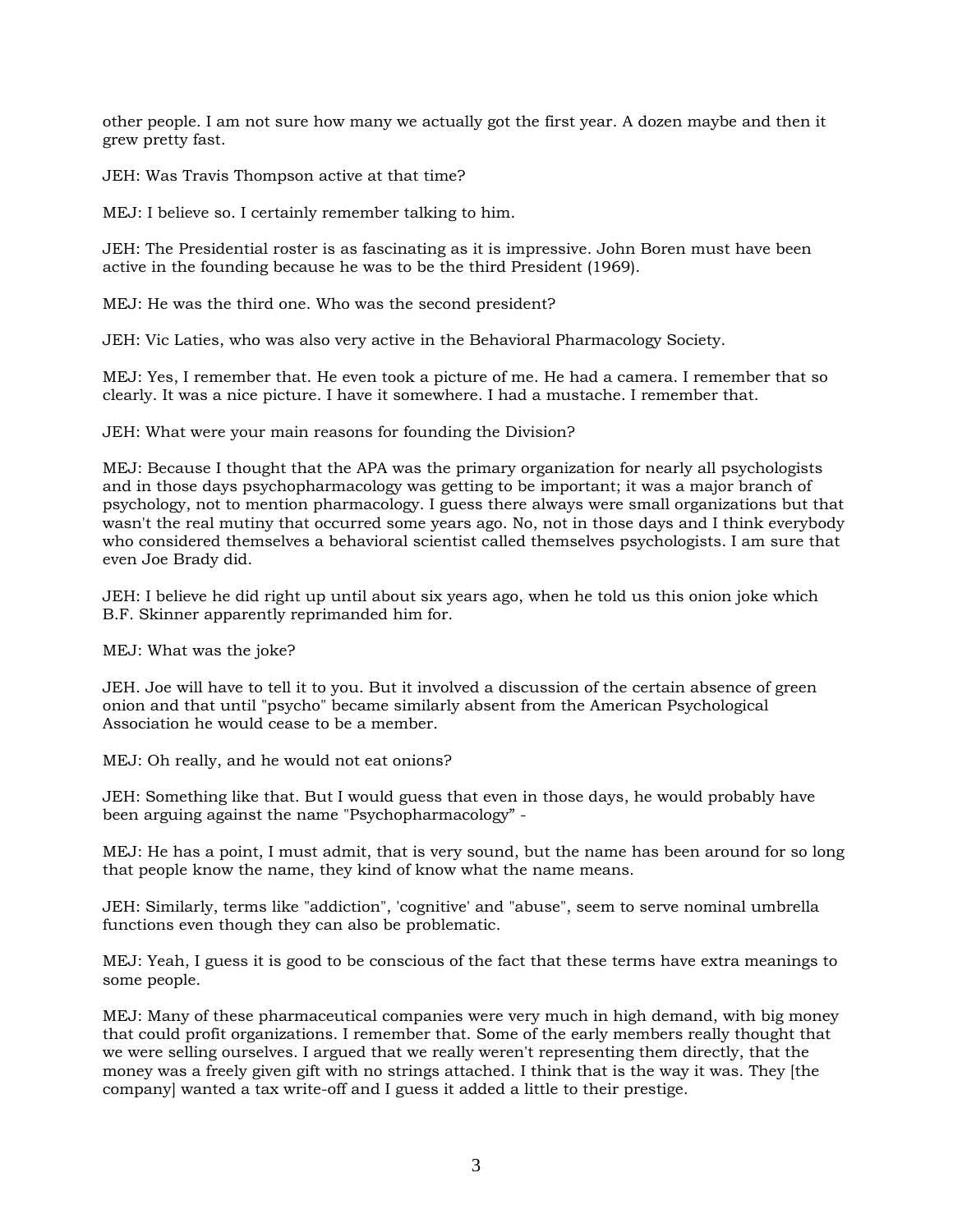JEH: That continues to be pretty much the model. So it would seem that model that you folks set up was an effective way of minimizing conflicts of interest.

MEJ: You know sometimes it is a little hard to draw the line. There is the example of the public broadcasting system, which some people used to call the Petroleum Broadcasting System because of the support of a petroleum company. But at that time, there was a very small membership; there was no other sizable source of funds. That money enabled the Division to set up awards, travel awards for young people and build the Division and the field.

JEI-I: Do you remember who argued against the involvement of industry in the Division?

MI-li: I don't remember. But I remember that there were some strong feelings.

JEH: How did the collaboration with the pharmaceutical companies come about? Was there a practical kind of drug screening kind of aspect to it such as provided by the International Study Group Investigating Drugs as Reinforcers or the College ("Committee") on Problems of Drug Dependence?

MEJ: Not really.

JEH: It seems that nearly all the research of interest to the Division involved animal models and not human testing or clinical trials.

MEJ: Yes, and I too was working primarily with monkeys. I really didn't get into human work until a few years later.

JEH: Were there any human testing or human researchers involved in the early days of Division 28?

MEJ: There might have been. But, I think that research belonged to the Committee on Problems of Drug Dependence.

JEH: At that time there may not have been that much cross-talk between the APA psychologists and the CPDD, which was primarily comprised of pharmacologists and clinicians. Was Abe Wikler ever involved in the APA?

MEJ. No. At least not in the Division 28. Although he was working on behavioral conditioning. There was George Heise, too. He is the guy who discovered Valium. He was at Roche at that time.

JEH: So in the first 7 years, two Presidents were from industry. Len Cook was another.

MEJ: He was very much involved with antipsychotics in the early days. That was big stuff.

JEH: Were the companies worried that they might lose proprietary information by participating in the Division?

MEJ: How do you mean? They lost their money but not their secrets. That is an interesting question though. I wonder about the key scientists, and how much were they sworn to secrecy?

Of course because these big pharmaceutical companies are so secretive about some things, other things they are not.

JEH: There must have been some concern.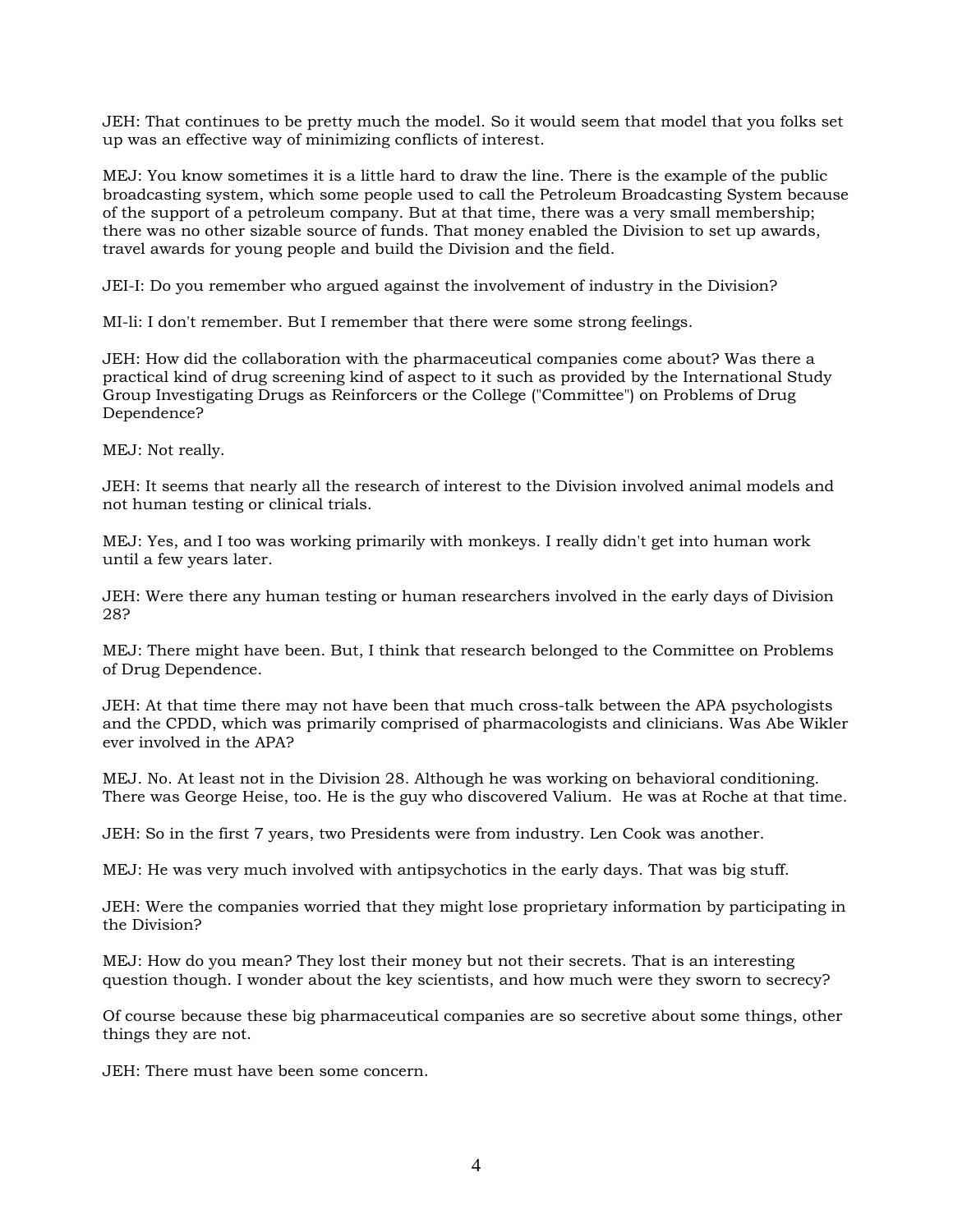MEJ: Yes, well I am sure they were, probably the same as today when chemicals are under the review process, going through the FDA steps. They couldn't talk about it very much because there is always the question of another company stealing their ideas and patent privileges. Even today, I am kind of amused about what is happening in the nicotine patch area.

JEH: By the way nicotine replacement therapy has to be one of the areas of contribution by the Division. You can trace a lot of the early development of the rationale for nicotine replacement therapy through the Division 28 meetings. In fact, for a number of years the nicotine replacement symposia were a standard feature of the Division 28. You participated in a number of those.

MEJ: Yes. That is true.

JEH: What other areas did Division 28 help provide a home for?

MEJ: Well, I imagine all of behavioral pharmacology. It is hard for me to put my finger on when that was. You know I don't recall if we have any archivally published documents. For example, the Newsletter, which is a marvelous thing, would have been helpful. But it certainly didn't exist in the beginning.

JEH: Were clinical psychologists involved in the Division at its founding?

MEJ: I don't remember whether we excluded them or tried to invite them in. We were almost purely scientific. What is the situation today?

JEH: Today most, but not all of the activity of the organization is focused on basic drug abuse research. Much of this has clinical implications, though. You started the APA before Nixon's war on drugs, what was that like?

MEJ: Well there was the Haight Ashbury scene. The psychedelic scene was an important factor. I think that people were quite interested in psychedelics. I was. That is how I started out, by working on LSD.

JEH: Did the CIA or Army fund much of the psychedelic research by members at the founding of the Division?

MEJ: Yes, and actually a little earlier than that even.

JEH: Was the Division of Psychopharmacology formally approached by the Army?

MEJ: We were not overtly approached not that I recall. I think by the late 60's the Army and CIA had gotten out of the LSD business. Although the Army supported many scientists and psychologists. And the Air Force and the Navy too.

JEH: Let's come back to the involvement, or lack thereof, of clinical psychologists in the Division. Were they opposed to its founding, or did they simply find it irrelevant to what they were doing?

MEJ: I never encountered any opposition. I don't know any clinical psychologists who felt comfortable in the Division though. Although there might have been some. I remember a clinical psychologist, Conan Kornetsky, but he became a basic scientist and even today he works on brain stimulation in rats.

JEH: He was Division President in 1983-86; he was also at the Addiction Research Center in the 1950's involved in human research. Was Conan involved in the formation of Division 28?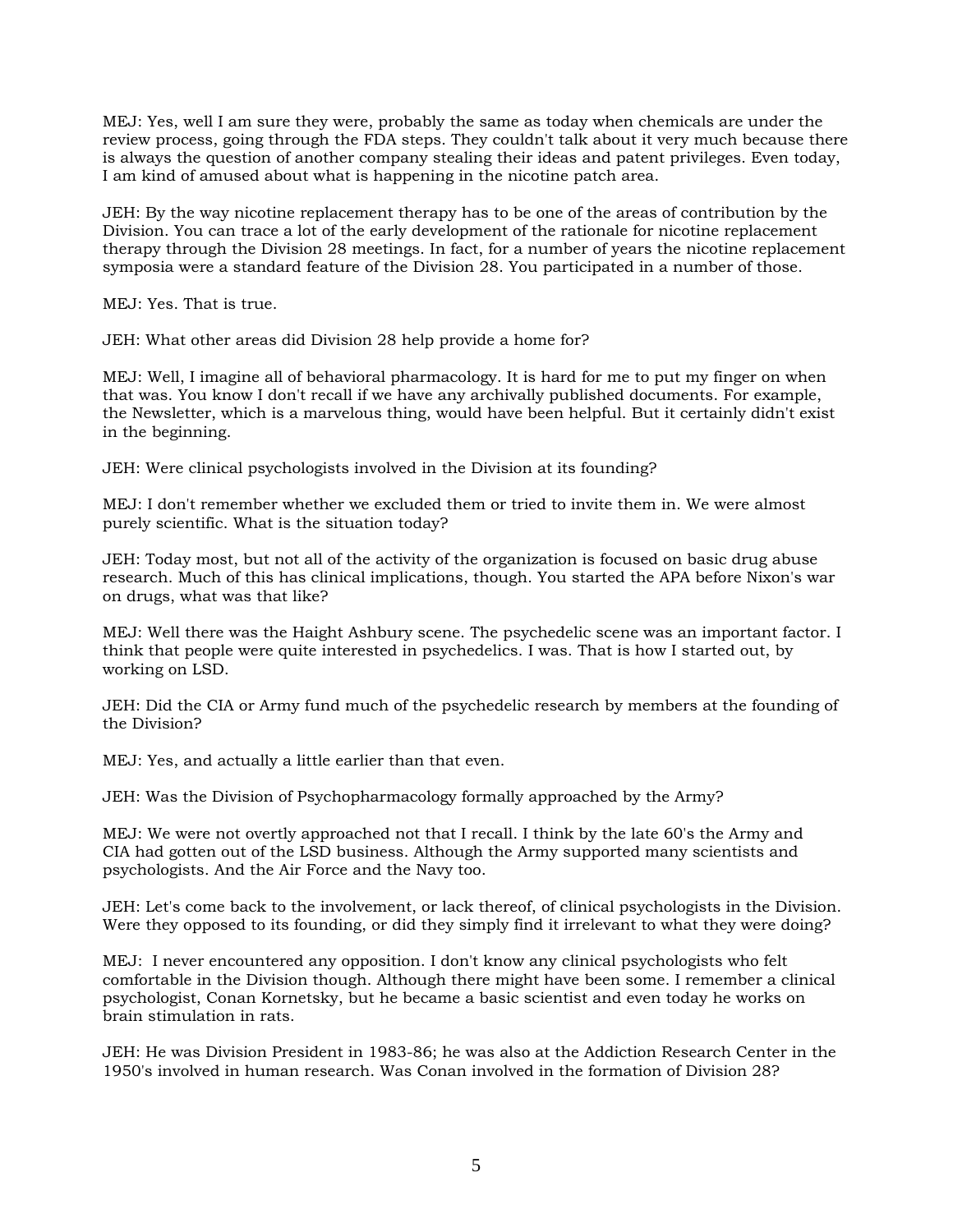MEJ: I think so. This first big war on drugs, in this half of the twentieth century, was in the early 1970's, under President Nixon. That gave birth to the first Presidential Drug Czar, Jerry Jaffe, in 1971 and then to the establishment of NIDA in 1973 [(by a 1971 Congressional act)]. Of course before NIDA, much of our research was funded by NIMH.

JEH- The Division was established only a few years after Travis Thompson and Bob Schuster, and others were developing animal self-administration procedures; the notion of drugs as reinforcers and applying the technology to drug screening was being considered to identify drugs with abuse potential.

MEJ: Self-administration research made a big impact on the field. But I never liked that term 'abuse'. It had such a derogatory meaning. Although "abuse" and "addiction' are both kind of everyday terms.

JEH: What is your reaction to the expansion of the title recently adopted by the Division ["Psychopharmacology" became "Psychopharmacology and Substance Abuse" in 1992]. This is the sort of issue that might have been discussed 25 years ago.

MEJ: I wasn't sure I understood the recent name change because I never discussed it with anyone. I guess it is a good idea. This is an important area. It happens to be the area that I am interested in, substance abuse. Yes, except for the fact that I object to the term 'abuse'. I prefer the term 'dependence" to abuse. Although people argue that they need both terms. It is tricky to come up with a good term. No one term does it all. People will say don't use this term because it has excess baggage but every term has baggage. Every term in English does.

JEH: I wonder, if you had formed Division 28 in the early 1970's, would you have named it differently?-that is,Would the same group of people have come up with a different term or have included "abuse", "addiction", or "dependence" in the title?

MEJ: I wonder too. Those years were very different from today. Those were the 60's, the psychedelic decade. The era when the Beatles were big, when they had the love-ins in Golden Gate Park. People were taking psychedelic drugs. Marijuana was used everywhere, and so was LSD. Look at pictures of people, particularly young people. What a difference; their hair styles were different. It was very long hair for men in particular; shoulder length hair, side burns. The dress and attire was associated with drugs.

JEH: You mentioned the term dependence, but the drugs of a societal concern and even of scientific concern at that time were used mainly for their psychedelic effects. The assumption of the time was generally that they were not dependence producing, at least not physiologically. So if you were interested in those drugs, you probably wouldn't have used the term dependence in the name of the Division either.

MEJ: You are quite right. You are absolutely right. They certainly weren't producing strong physical dependence, if they were at all. With drugs like marijuana and LSD, although people would use them repetitively, it wasn't because of an obvious withdrawal syndrome.

JEH: You are bringing me to a renewed appreciation of the term "psychopharmacology". In retrospect it still makes sense that was the right term for the time - with all due respect to Joe Brady.

MEJ: I think so, although I can understand Joe's objection. He doesn't like the 'psycho' prefix. What does "psycho" mean anyway? It means something referring to the soul or spirit or even the mind. Even the term 'mind' is a little abstract too. Basically, the experiments that people do as psychologists are on behavior. I come from a different background than Joe Brady of course. And I never dropped out of APA.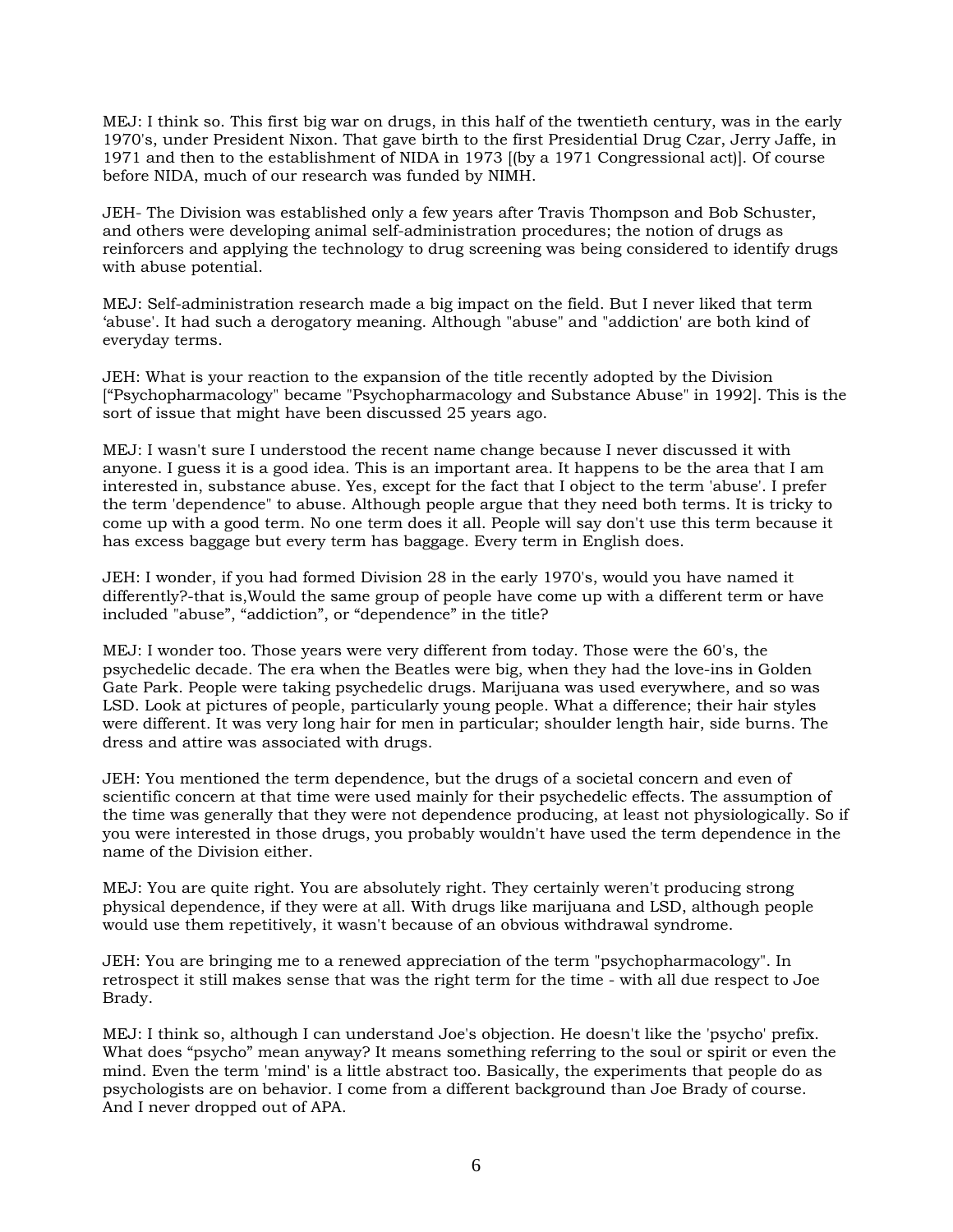JEH: One recent concern about adding the term "substance abuse" was that we still have an important industry constituency that is not necessarily interested in an association with drug addiction research. I wonder if that was an issue 25 years ago.

MEJ: There certainly is something to that. The industry doesn't like to be associated with drug abuse.

JEH: But was it a concern in the early days?

MEJ: Well it never came up because we hadn't even considered using drug abuse in the name. In the early days, the Division was focused on therapeutic drugs like antipsychotics and benzodiazepines. There was so much research going on and of course the drug companies were looking for therapeutic drugs in the 60's. Every one of them was looking for a new antipsychotic or antidrepressant drug. I guess today the interest would be in cognitive enhancers. Now there are drugs for treating Alzheimer's Disease that are of interest too.

JEH: It would be interesting to look at a history of papers presented at the annual meeting with respect to the percentage that dealt with drugs like morphine and cocaine as opposed to antipsychotics and minor tranquilizers; similarly to the ratio of animal to human studies. There would seem to have been a reversal in APA program time over the years.

MEJ: Oh yes, I am sure you are right. You could look at the programs and get an historical view of how interests change.

End Dec 13,1991 interview.

## Oral History APA Div 28 January 9,1992

JEH. What are you working on these days?

MEJ: Well, I'm working on applications for several different grants with different people. There seems to be more grant writing than actual grant research going on these days.

JEH: It seems like the work demand has outpaced the researcher availability.

MEJ: I think so. I think it has something to do with the money. Less money seemed to be available for a while. But now there is more and not enough young people to do the work.

JEH: It seems like just about everybody I know is so over-committed as a result.

MEJ: That's a favorite word these days "overcommitted". You know, I feel like Diogenes. I'd like to find somebody who is not really over-committed, who just doesn't have enough to do.

JEH: I'd like to get your thoughts on some of the other early Division 28 influentials.

MEJ: Well, you'll have to jog my memory for events that occurred a long, long time ago.

JEH: First, what were some of the important forces that shaped your work and the Division?

MEJ: My first work in psychopharmacology involved LSD, but that was in the '50's that was before the 'drug culture of the 60 s. I published a paper with Frank Barron, a personality psychologist on LSD. Frank Barron was, and is, today, a close friend of Timothy Leary.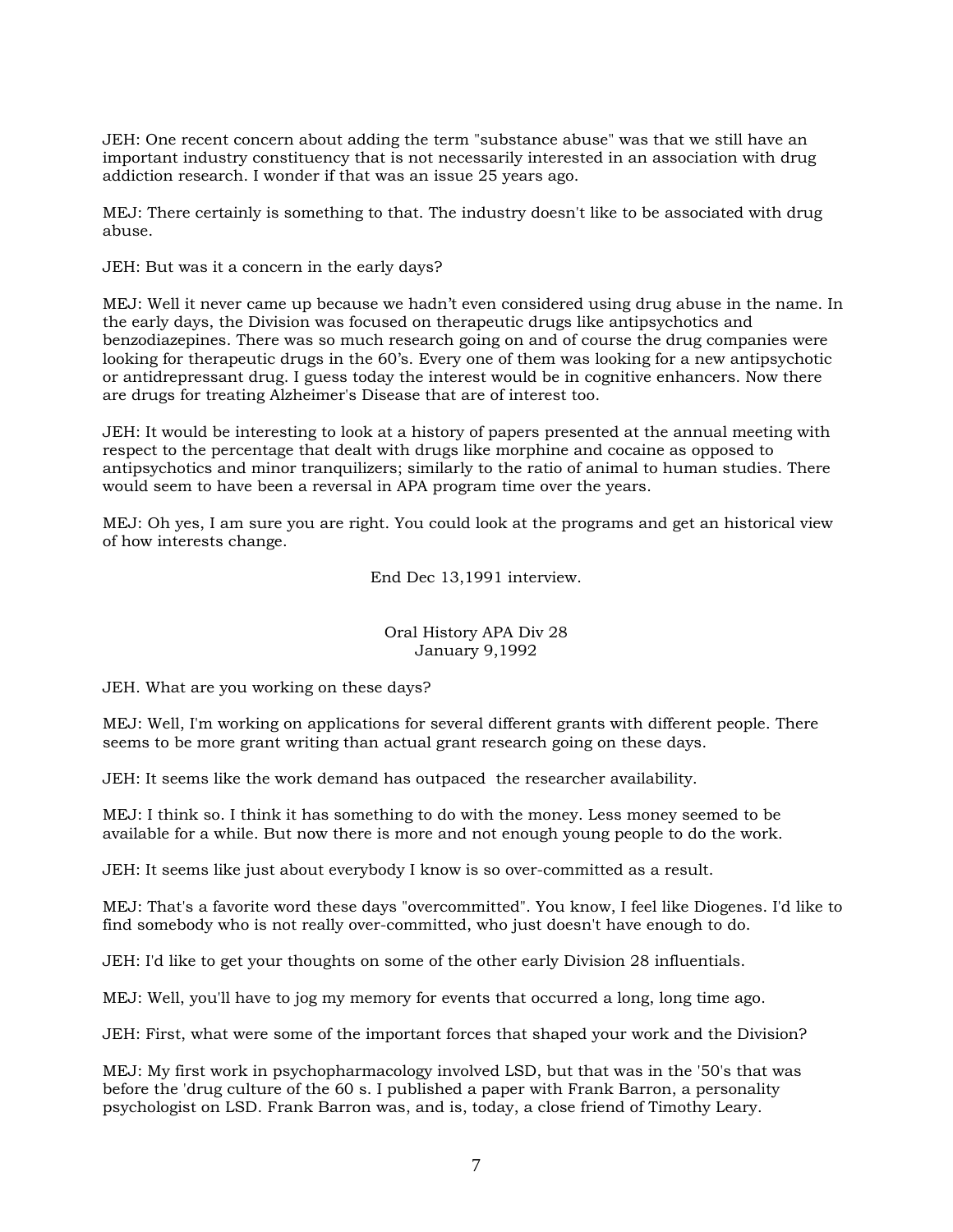Timothy Leary was a very bright graduate student, who also was working on personality at the Institute of Personality Assessment and Research (IPAR) in Berkeley.

He went to Harvard and got a faculty position, I'm sure that was where he and Frank met. Frank then discussed the LSD work that I was doing

He picked up on LSD, that way. So I'm kind of responsible for Timothy Leary's interest in LSD.

JEH: What were your observations that got them interested?

MEJ: It really surprised me how this drug affected how people felt and thought. LSD became very popular, but there was nothing to lead me believe that it was reinforcing or dependence producing.

JEH: Wasn't it being used in psychiatry at that time?

MEJ: Yes, it was being used in psychiatry. Several people had tried to work with it. They used it in psychotherapy; so did Abramson. But these were totally uncontrolled studies. There was no evidence that it was really a useful thing for that matter, I'm not sure that there is even evidence today. But one thing was for sure, it changed people's perceptions. The stories began to be circulated about its effects on perception. Several very famous people got involved with it. The Beatles wrote "Lucy in the Sky with Diamond" – that was their LSD song.

JEH: Was your interest initially from a psychiatric perspective or more basic science?

MEJ: My work was just, a general investigation of a very peculiar drug. It was the effect that interested me back in the '50's. I continued to work on it from 1952 to 1955.

That's when I got a grant, that studied the effect on monkeys. I remember, my first NIH grant. I was so pleased! Ah, fifteen thousand dollars, that was the whole grant. I funded a whole laboratory, a monkey colony, and with a staff of something like four or five people. Salaries were very low then.

Well, for that matter, I remember when I got my first job after I got my Ph.D. I worked for Karl Lashley. I got thirty-five hundred dollars a year. That was a good salary then. Remember that this was in 1951.

JEH: From what you have been saying there seem to be two really important contexts from which the Division emerged. One was the drug development by corporations with their realization that behaviorally active medications could be very helpful in the treatment of mental illness and profitable too. That made basic psychopharmacology research worth supporting.

MEJ: Right.

JEH: The second context is a very different one; that's the experimental drug culture and the associated activities of the 1960's.

MEJ: That's right, I think those two things interacted though, at least, they came together. You're quite right. There were tremendous economic forces at work. It started first with the antipsychotic drugs, and then in the late '50's, probably throughout the 60's, there was development of anti-psychotic drugs. The first big one was chlorpromazine.

That was succeeded by Librium then Valium. In fact, Valium is partially responsible for some of the money paid to support the Division. That was through Carl Scheckel, who was working on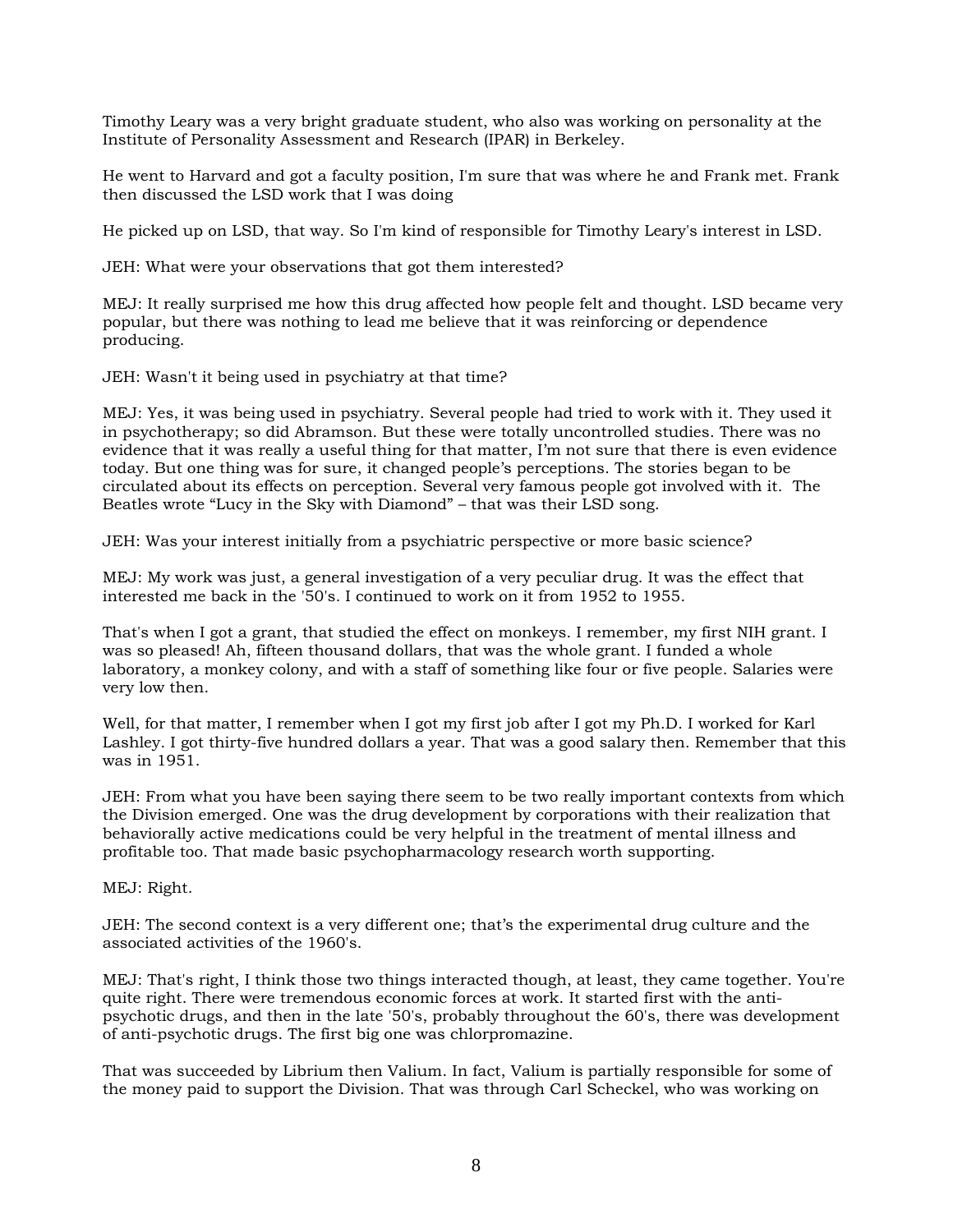Valium at Roche. That company then produced the biggest selling psychotropic drug in the world, Valium. I don't know if it is any more. But led to support of our Division.

JEH: So you and Carl Scheckel thought a Division of the APA could be useful to further such medicinal development?

MEJ: It was his idea to begin with. He came to me and we discussed it, we went bark and forth and I agreed.

MEJ: There was another figure who was very prominent in the developmental drug field, and that's Joe Brady. He was responsible for setting up a lot of the behavioral drug testing laboratories.

JEH: What about Bernard Beer?

MEJ: I believe he worked for a drug firm. A lot of the people who were in our Division worked for drug firms. He became a President of the Division.

JEH: What about Jonathan Cole?

MEJ: Oh Jonathan Cole, I knew him. He was a psychiatrist. He was surely a big influence. At that time, he was head of the Psychopharmacology Service Branch of NIMH. Jonathan was responsible for one of the first, big co-operative studies on neuroleptic drugs. It was launched by NIMH. I think it was one of the first studies to show that these drugs were actually effective, that they really did have anti-psychotic actions.

JEH: How about Robert Edwards?

MEJ: He was a secretary of the psychopharmacology study section. He had a lot of influence on the development of the field. Interestingly, study section secretaries vary a lot on how much influence they exert. Some of them really take over. I guess Edwards was in the middle ground. He was a psychologist, I know that. As I recall, he died very suddenly at a fairly young age. So did Carl Sheckel die fairly young, I don't remember how either of them died.

JEH: How about Howard Hunt?

MEJ: Howard Hunt, yes. He must be tremendously old now, considerably older than me. He was professor of psychology at Columbia University. I don't remember exactly what he did, but I know he was very well known and highly respected.

JEH: How about Roger Kelleher?

MEJ: Oh yes. A very important figure. I guess he's still around. In fact, he worked with Bill Morse.

JEH: Were he and Bill Morse involved in the formation of the Division?

MEJ: You know, I don't remember now. I must adrnit, things are a little vague in my mind on those points.

JEH: How about B.F. Skinner? Was he actively involved in the Division?

MEJ: No, I don't think he was but I remember talking to him. I remember visiting his laboratory in 1952. Well, this is a bit of a digression, but I remember he encouraged me to go around the country and visit laboratories. Skinner was really very hospitable. He spent the whole morning showing me his laboratory and the work he was doing. He took a pigeon, a naive pigeon and he demonstrated how he could train, to peck a key in a. few minutes. I was very impressed.